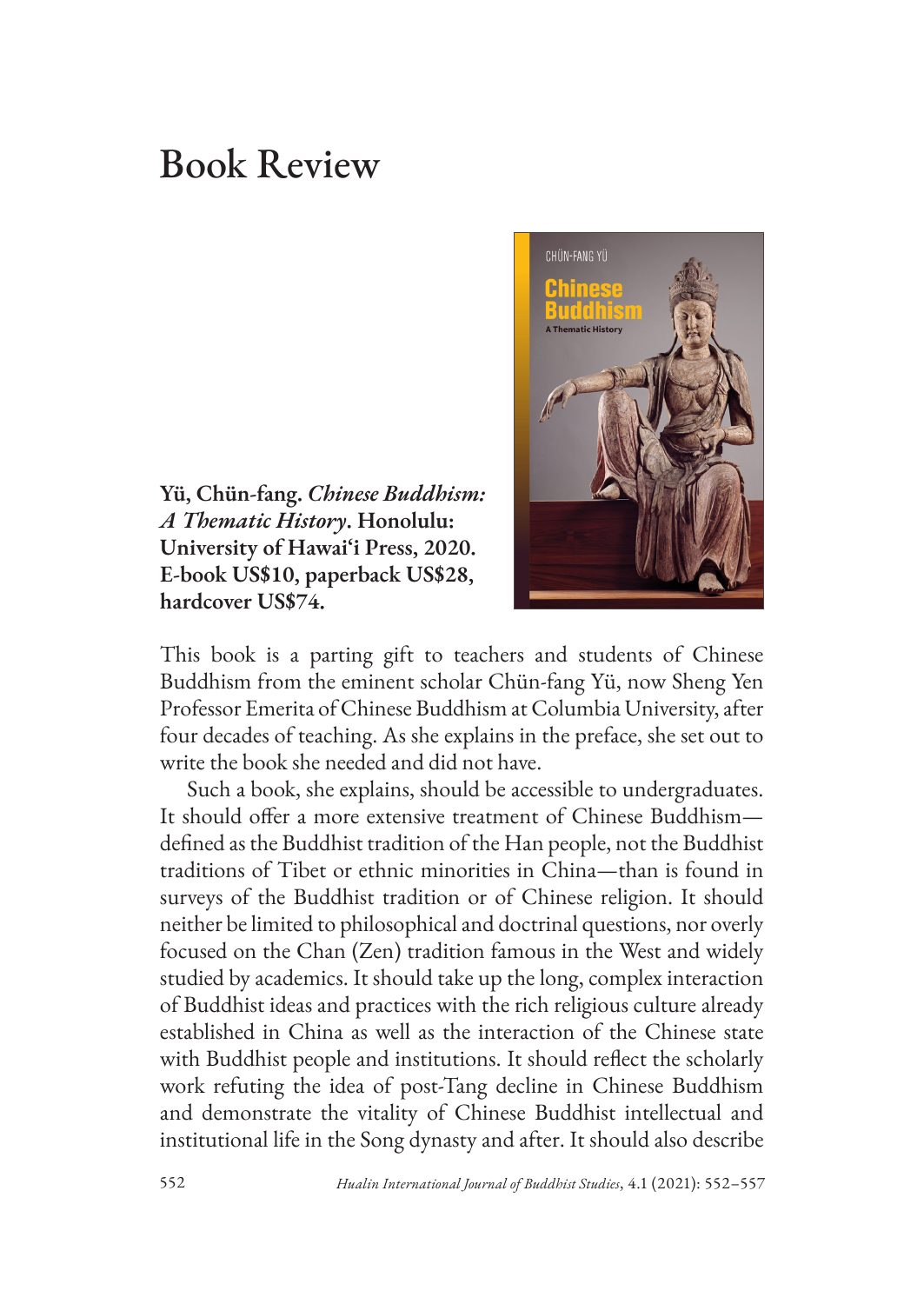modern Chinese Buddhism, including dramatic persecution and post-Mao revival in the People's Republic of China and remarkable flourishing and innovation in Taiwan.

This book is, in other words, an extremely ambitious attempt to present a comprehensive and up-to-date description of Chinese Buddhism for undergraduates, and Yü succeeds in much, if not all, of what she sets out to do.

As the title indicates, the book combines attention to history with thematic treatments of features of Chinese Buddhist thought and practice. After an introductory overview of early and Mahāyāna Buddhism and the various religious beliefs of the Chinese before the arrival of Buddhism, the chapters move through a series of aspects of the Chinese Buddhist tradition; these include the most important *sūtras* and treatises, the most widely venerated buddhas and bodhisattvas, the major festivals and the most popular rituals, the monastic order, the Tiantai, Huayan, Chan, and Pure Land traditions, and the issue of gender. The final chapter builds on all the previous chapters to describe the vicissitudes, triumphs, and developments of Chinese Buddhism in the modern period.

The strengths of the book arise from Yü's extensive scholarship on topics as far-flung as the bodhisattva Avalokiteśvara's transformation into the wildly popular Chinese deity Guanyin, the iconographic pairing of the bodhisattvas Guanyin and Dizang, Song and Yuan Chan, the dynamism of late Ming Buddhism, Chinese Buddhist pilgrimage, gender in Chinese Buddhism, and contemporary Taiwanese nuns. More generally, her persistent interest in not only the elite and intellectual but also widely shared Buddhist ideas and common practices results in particularly useful chapters ('Cults of Buddhas and Bodhisattvas', 'Buddhist Festivals and Rituals', 'The Monastic Order', 'The Devotional Tradition: Pure Land Buddhism'). Some of us will undoubtedly find these chapters to be of use not only in classes on Chinese Buddhism but also in classes on Buddhism and Chinese and East Asian religion more generally.

Throughout the book, Yü includes passages of primary texts, from *sūtras* to hagiographies to miracle tales, and this is particularly effective in the above-named chapters. In them, she also frequently relates small details of practice that bring the topic to life. To give one example, she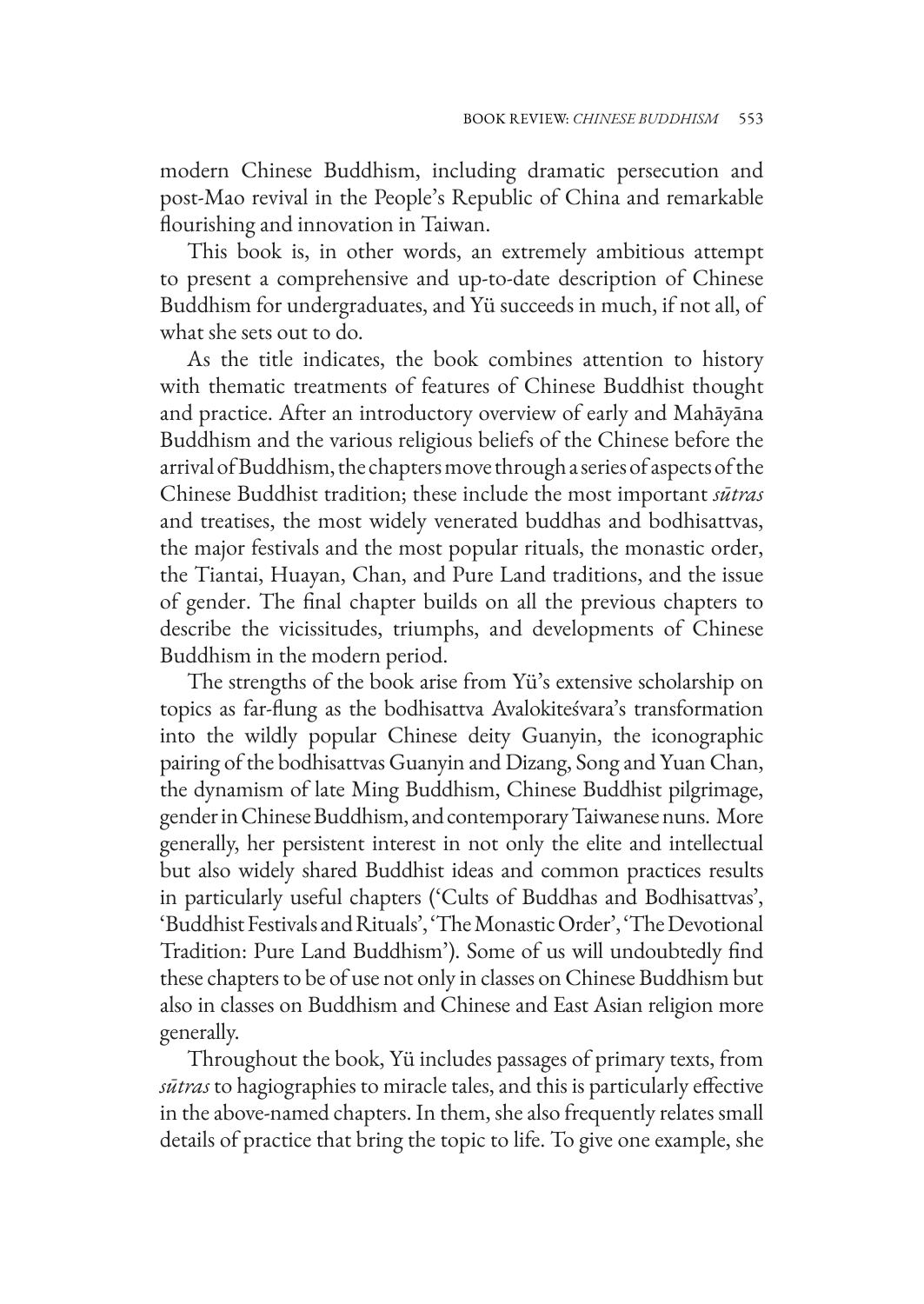describes the custom of Guanyin devotees not only visiting temples but also wearing small images of the bodhisattva as talismans in the hair or on the head. The inclusion of this sort of tangible everyday practice frequently prompts students to think comparatively as well as empathetically and contributes to the teaching potential of the volume.

The chapter on festivals and rituals brings together historical research from specialized scholarly sources with passages from primary sources and ethnographic reports. The result is highly readable and compelling, not only informative but also evocative in its exploration of the annual and monthly rhythms of traditional Buddhist life in China and the problems Chinese Buddhists have sought to resolve through ritual. In the discussion of mortuary rituals, Yü does not shy away from the widespread criticism in the late imperial period, both internal and external to the tradition, of too heavy a focus on ritual performances and the revenue they generate. This discussion sets the stage for the chapter on the monastic order, in which she pointedly describes not only the ideals but the realities of monastic life, as well as the final chapter on Buddhism in modern China.

Yü's familiarity with modern and contemporary Chinese Buddhist developments animates the valuable final chapter on 'Buddhism in Modern China'. She has been a pioneer in scholarship on late imperial Chinese Buddhism, and her deep awareness of the dynamic nature of the tradition underlies her presentation of the last century. That said, some brief comparison of the practices and views of modern Chinese Buddhists to those of modern Buddhists elsewhere, as discussed in the work of David McMahan and others, would have been welcome. It would also have been worthwhile to compare more explicitly the relative size, strength, and orientation of contemporary Buddhist communities in the People's Republic of China and Taiwan. As Vincent Goossaert and David A. Palmer have observed in *The Religious Question in Modern China*, the political realities of the modern period have resulted in 'alternative trajectories' for Chinese religion under different regimes and in multiple states.<sup>1</sup>

Overall, Yü's attention to interaction with the non-Buddhist

<sup>1</sup> Goossaert & Palmer, *The Religious Question in Modern China*, 201–2.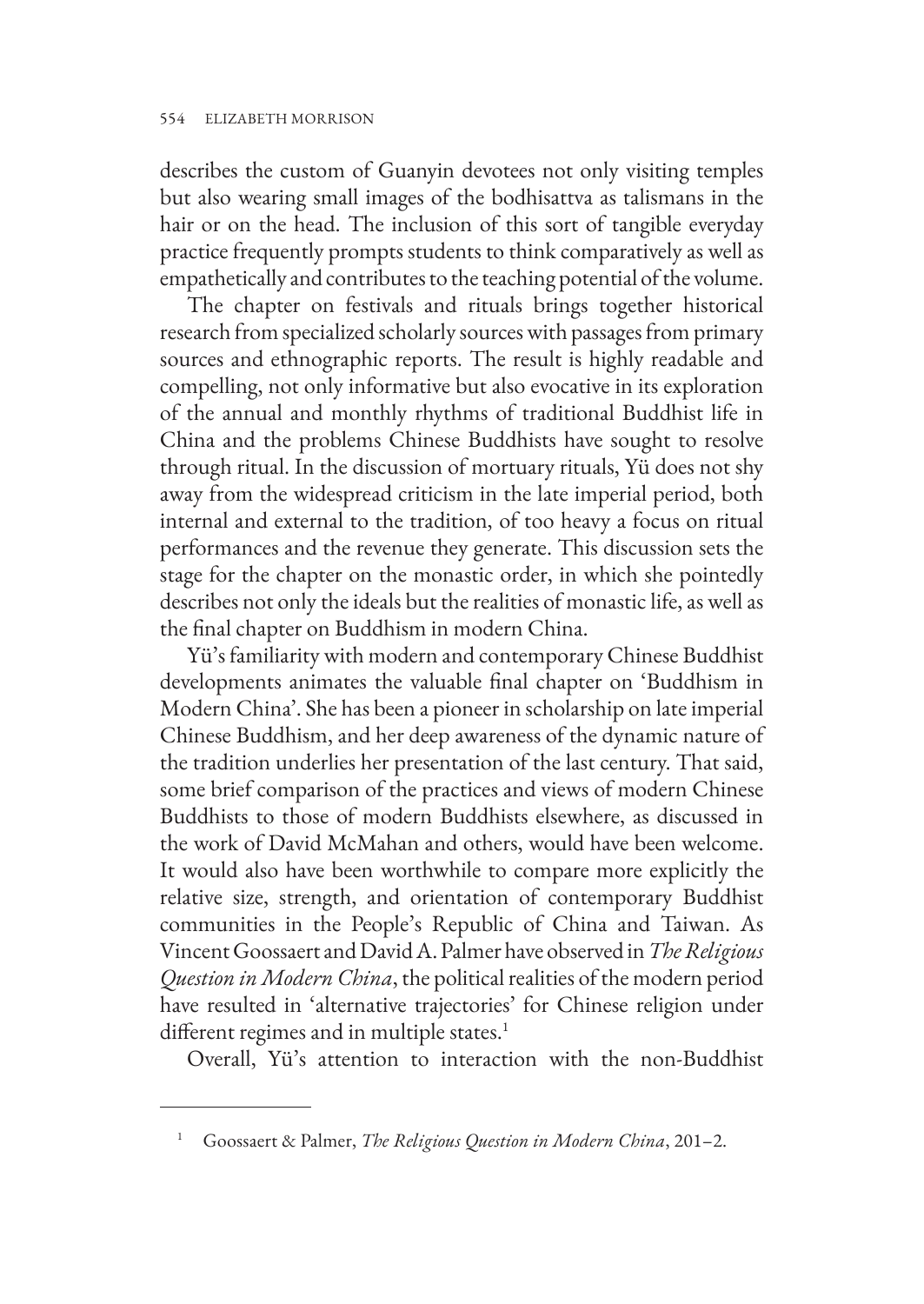traditions of China, one of her stated goals for the book, is somewhat uneven. When she does discuss these issues—as when presenting Confucian objections to monasticism—the resulting analysis is helpful. However, students would also have benefited from learning that Buddhist monasticism not only weathered these criticisms but inspired the development of a monastic Daoist tradition. (Indeed, I wish the book included more discussion of where the Chinese Buddhist tradition as described in this book fits into 'Chinese religion', a term Yü sometimes uses but does not fully explicate.) Along similar lines, the volume includes only scattered references to the rest of East Asia and almost none to Central Asia after the early days of the transmission of the tradition. Even if the links of Chinese Buddhism to Korea, Japan, Vietnam, Tibet, and Mongolia are not a focus for the volume, the handful of such mentions are useful, as when Yü discusses the nature of Chinese Buddhist 'schools' in comparison to Japanese Buddhist schools.

The chapters not yet singled out are not necessarily not useful, but those with a heavy philosophical focus—'Major Buddhist Sutras and Treatises of Chinese Buddhism', 'The Doctrinal Traditions: Tiantai and Huayan', and to a lesser extent the introduction—do not draw on the most recent scholarship. Perhaps even more important is the fact that it is generally difficult to introduce undergraduates to the intricacies of Buddhist philosophy, and many students will find these chapters hard-going. Those wishing to use these chapters may want to break them up into sections to be digested separately and supplement them significantly with interactive lectures and extensive discussion so that students understand the context for these various teachings and schools—and what is at stake philosophically and religiously.

Other sections of the book may also need additional context and discussion for students to absorb. An example might be the discussion of self-immolation and related practices of self-injury, which Yü introduces matter-of-factly. In my experience, any mention of these practices stops students in their tracks—and, when handled carefully and thoroughly, leads to excellent discussions of asceticism, views of the body, religious virtuosi, and more.

Yü's decision to organize the book both thematically and historically is successful at some points, especially as she demonstrates how practices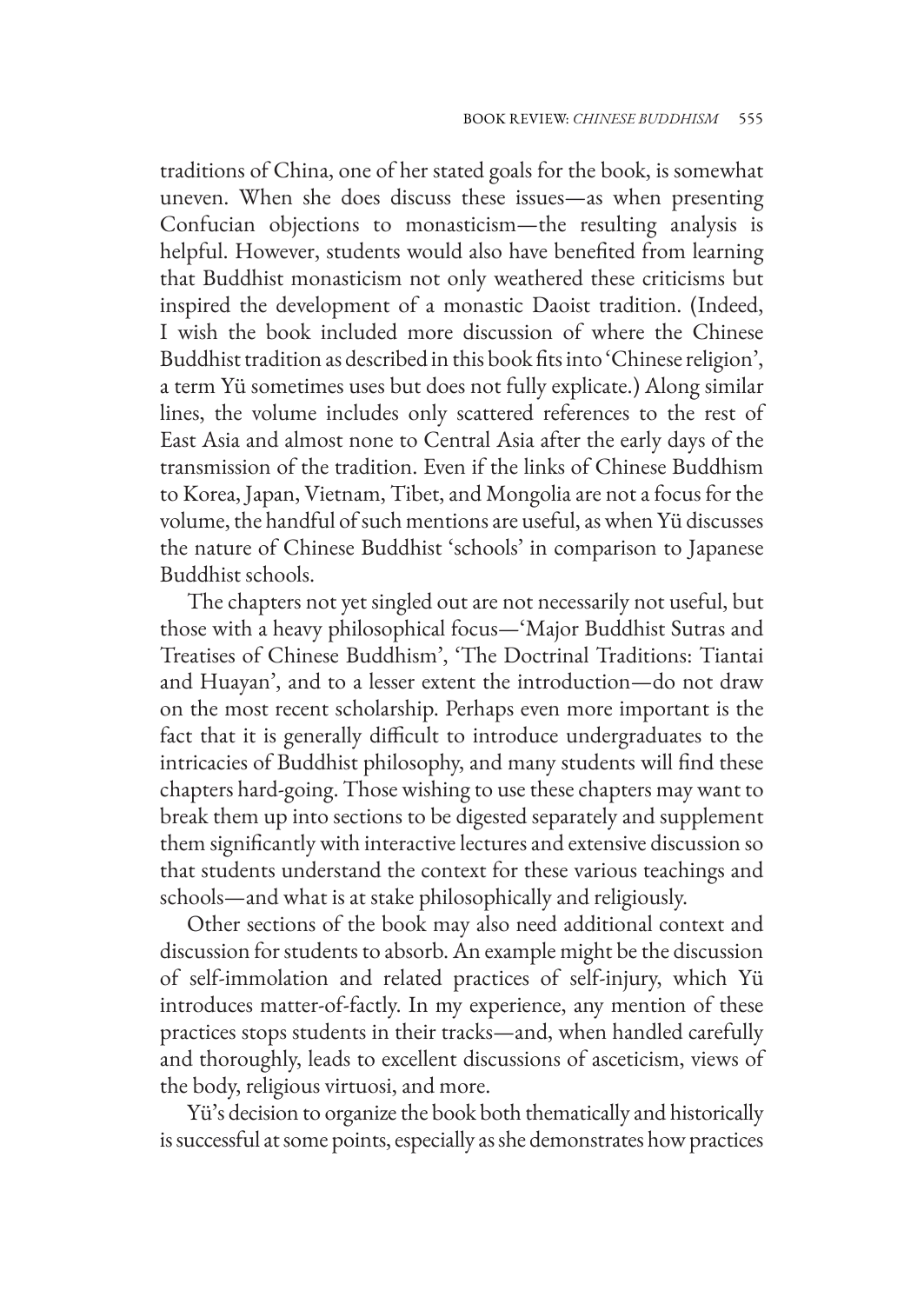and ideas change, but at other points, that historical dimension is missing, and Chinese Buddhist traditions are described generically without historical nuance. At times, it is also difficult to distinguish the stories told by Buddhists and the findings of historians. For example, while the story of the seventh-century Pure Land teacher Daochuo creating the first set of 'counting beads' reveals the close connection between this object and Pure Land recitation, students would benefit from knowing that such rosaries or *mala* almost certainly originate in India, as John Kieschnick has discussed in *The Impact of Buddhism on Chinese Material Culture*.

While Yü offers teachers some excellent resources in this volume, it would be remiss of me not to mention some overall shortcomings. While the relative scarcity of citation to primary and scholarly sources appears to be a deliberate choice to streamline the presentation for undergraduates—and, no doubt, to keep the book shorter and less expensive—the citation is, in my view, so paltry as to lessen the usefulness of the volume. Students should be able to use a survey like this as a jumping off point for research. While each chapter listed a handful of sources for 'further reading', these sources often left out several sources that were crucial for the chapter's content.

The use of the term Hīnayāna throughout the book was also jarring. While appropriate in context, i.e., when discussing Mahāyāna rhetoric, teachers assigning part or all of this book will want to make sure students do not adopt this language. Similarly, most scholars have abandoned the expression 'counterfeit dharma' since Jan Nattier argued convincingly in *Once Upon a Future Time* for 'semblance dharma' as a more appropriate translation.

While the volume includes images, not all of them are clear enough to be as effective as the use of primary sources or ethnographic material.

The volume unfortunately suffers from persistent errors in romanization, with some names remaining in Wade-Giles and others having been converted incorrectly to pinyin. Similarly, the choice to refer to some modern organizations by their English names (e.g. Buddha Light and Compassion Relief) without providing the romanization means that a reader who has not encountered Fo Guang or Tzu Chi may not connect the dots.

In sum, those who teach about the Buddhist tradition and/or